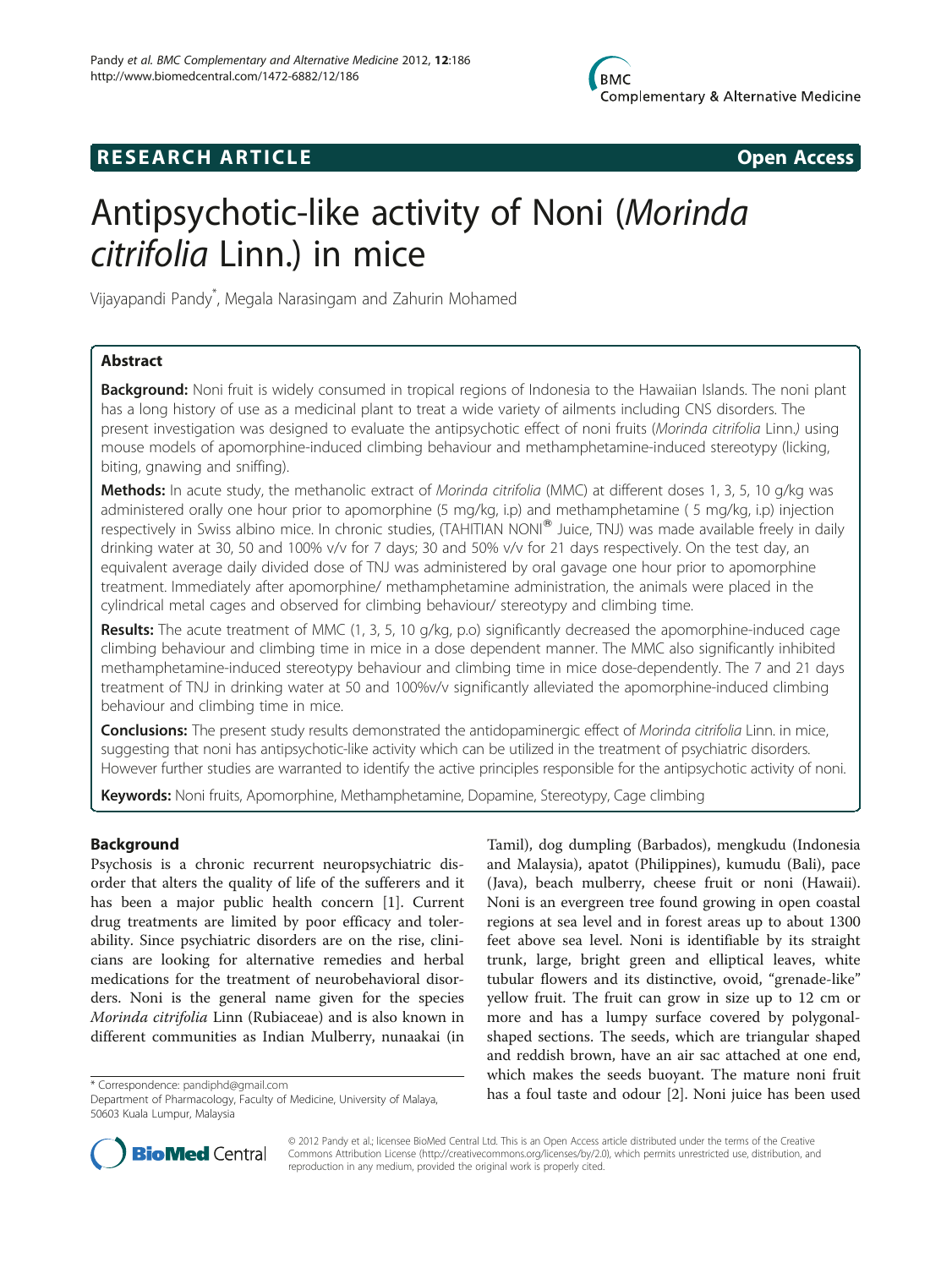by the people of the South Pacific Islands for the past 2,000 years to aid a wide range of health illness. The fruit juice is in high demand as alternative medicine for different kinds of ailments such as arthritis, diabetes, high blood pressure, muscle aches and pains, menstrual difficulties, headaches, heart disease, AIDS, cancers, gastric ulcers, sprains, mental depression, senility, poor digestion, atherosclerosis, blood vessel problems, and drug addiction [\[3,4](#page-6-0)]. A wide variety of pharmacological activities have been reported for fruit, leaf and root extracts of noni such as analgesic [[5\]](#page-6-0), anti-inflammatory [\[6](#page-7-0)], antioxidant [\[7](#page-7-0),[8](#page-7-0)], immunomodulatory [[9\]](#page-7-0), anti-tumor [\[10](#page-7-0)], hepatoprotective [\[11\]](#page-7-0), blood pressure lowering and vasodilatory [[12,13\]](#page-7-0), cardio protective [[14](#page-7-0)], antifungal [\[15](#page-7-0)], phytoestrogenic [\[16](#page-7-0)], wound healing [\[17](#page-7-0)], insulinotrophic [[18\]](#page-7-0) and anti-osteoporotic activity [[19\]](#page-7-0). Nevertheless, there have been only a few reports on the use of noni for CNS disorders such as anxiolytic and sedative [[20\]](#page-7-0), nootropic [[21\]](#page-7-0), antiepileptic [[22\]](#page-7-0), neuroprotective effect against stress-induced cognitive impairment [[23](#page-7-0)] and some neuropharmacological effects [\[24\]](#page-7-0).

Morinda citrifolia is regarded as a safe antiemetic drug in primary health care in Thailand [\[25\]](#page-7-0). The decoction or infusion of roasted mature unripe noni fruits is recommended to relieve the symptoms of mild nausea and vomiting [[26\]](#page-7-0). The prokinetic and antiemetic actions of noni fruit extract were detected by Chuthaputti et al. [[27\]](#page-7-0) in which they found that the intestinal transit was delayed by apomorphine (a potent agonist of dopamine  $D<sub>2</sub>$  receptor) in mice meanwhile emesis induced by apomorphine was reduced in dogs. The results indicated that an aqueous extract of noni fruit at the dose equivalent to crude drug 10–20 g/kg body weight and also at the dose equivalent to crude drug 40 g/kg body weight, might contain a weak antidopaminergic agent responsible for its prokinetic in mice and an antiemetic effect observed in humans respectively [[25](#page-7-0)]. Conversely, it was reported that the administration of Morinda citrifolia fruit extract significantly increased the brain levels of monoamines including dopamine in rats [[22\]](#page-7-0). These contradictory results led us to conduct further studies of noni on the dopaminergic system. Hence the present study is designed to evaluate the neuromodulatory effect of noni (Morinda citrifolia Linn) on the dopaminergic system using firstly, mouse model of apomorphineinduced climbing behaviour and climbing time and secondly, methamphetamine-induced stereotypy (licking, biting, gnawing and sniffing) and climbing time.

# Methods

#### Plant material

Fresh unripe fruits (dark green) of M. citrifolia were collected on January 2012 from Malacca, Malaysia. The plant material was taxonomically identified and authenticated by Rimba Ilmu, Institute of Biological Sciences, University of Malaya and the voucher specimen (KLU 47738) was deposited at Rimba Ilmu for future reference. The fruits were cut into thin slices and shade dried. The shade dried fruit slices were pulverized in a mechanical grinder to obtain a coarse powder.

#### Preparation of Morinda citrifolia fruit extract

The methanolic extract of Morinda citrifolia (MMC) was prepared using cold extraction with sonication. The coarse fruit powder (1.8 kg) was soaked with 10 L of methanol (Scharlau, Spain, isocratic HPLC grade) for 20 h followed by sonication using a water bath sonicator at 30°C for another 4 h. The resultant solution was evaporated under vacuum in a rotary evaporator to obtain a dry mass extract (yield: 14.36% w/w). The dried solvent free crude MMC was stored in 4°C in an airtight, labelled, amber-colored container until further use.

#### Animals

Swiss albino male mice (25-30 g), obtained from the laboratory animal centre, University of Malaya were used in this study. The mice were housed in polycarbonate cages in a group of six to seven animals under standard laboratory conditions at temperature of 22±1°C and 12 h light: 12 h dark cycle. Animals were fed with standard laboratory food pellet and water *ad libitum*. The animals were acclimatized to the experimental room and handled for one week prior to start of the experimentation. Animal Care and Use Committee, Faculty of Medicine, University of Malaya, Kuala Lumpur approved the experimental protocol (ACUC Ethics No. FAR/27/01/ 2012/PV (R)) and care of the animals were taken as per guidelines of the Council for International Organization of Medical Sciences (CIOMS) on animal experimentation [[28\]](#page-7-0).

#### Drugs and chemicals

Apomorphine hydrochloride and sodium metabisulphite (Sigma-Aldrich, USA), haloperidol (Manace Injection<sup>®</sup>, Duopharma (M) SDN BHD, Malaysia) and methamphetamine hydrochloride (MOSTI, Malaysia) were used. All the drug solutions were prepared fresh in normal saline and administered intraperitoneally (i.p) in a constant volume of 1 ml/100 g body weight of the animal. Apomorphine hydrochloride was dissolved in saline containing sodium metabisulphite (0.125% w/v). The MMC was suspended in 1% w/v sodium carboxy methyl cellulose (CMC) solution and administered orally (p.o). CMC solution was served as vehicle control (VEH). Commercial noni fruit juice, TNJ was obtained from Morinda International Inc, Malaysia. TNJ is a fruit mixture of 89% noni fruit puree and 11% of grape and blueberry juice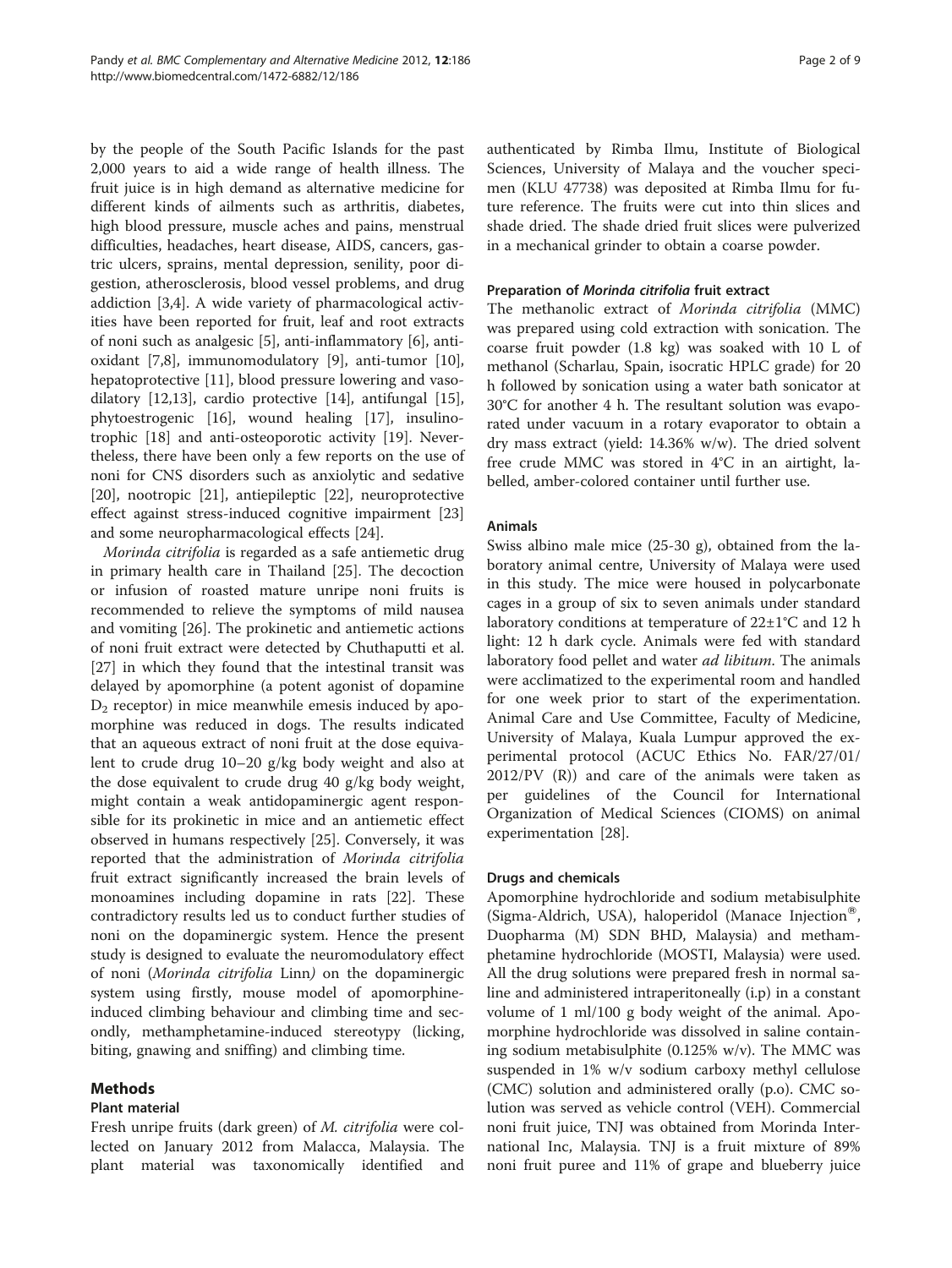concentrate and natural flavours because 100% pure noni juice is unpalatable.

#### Statistical analysis

The data are expressed as mean  $\pm$  S.E.M. The statistical significance of differences between groups were evaluated by one way analysis of variance (ANOVA) followed by the student's t-test. Stereotypy and climbing behaviour was analysed by Kruskal-Wallis test followed by Mann–Whitney U-test because nonparametric statistics are needed with all or none or rating scale scores. All data analyses were conducted using GraphPad Prism 5 statistical software. A level of p < 0.05 was considered statistically significant.

#### Experimental design

### Apomorphine-induced climbing behaviour in mice

Administration of apomorphine to mice results in a peculiar climbing behaviour characterized initially by rearing and then spontaneous climbing activity [[29\]](#page-7-0). A cylindrical metal cage (18×19 cm) consisting of vertical (1 cm apart) and horizontal (4.5 cm apart) metal bars (2 mm) with upper lid was used in the present study. In acute studies, test groups received different doses of MMC (1, 3, 5 and 10 g/kg, p.o), and the vehicle-treated group received 1% w/v CMC solution (1 ml/100 g, p.o), one hour before apomorphine injection (5 mg/kg, i.p). The reference drug, haloperidol (dopamine  $D_2$  receptor antagonist) treated positive control group received a dose (2 mg/kg, i.p) 30 min before apomorphine injection. In chronic studies, TNJ was made available freely in the daily drinking water at 30, 50 and 100% v/v for 7 days; 30 and 50% v/v for 21 days respectively in different sets of animals. The mean daily dose of noni juice based on daily intake of water was calculated and found to be  $\sim$ 6, 10 and 13 ml/100 g/d for 30, 50 and 100% v/v respectively. On the test day, an equivalent average daily divided dose of TNJ was administered by oral gavage one hour prior to apomorphine treatment. Initially, naïve mice were placed individually at the base of the cage for 15 min to explore freely. Immediately after apomorphine administration, the animals were placed back into the corresponding metal cages and observed for climbing behaviour. An observer who was blind to drug treatment measured the total time spent on the wall of the cage whereby the climbing behaviour of individual mice was scored at 5-min intervals for a period of 30 min. The scoring system used as follows:  $0 =$  four paws on the floor,  $2 = two$  paws on the wall of the cage,  $4 = four$ paws on the wall of the cage (climbing) and the score corresponding to the posture the animal adopted the longest were recorded. Climbing scores across each 5 min interval for a period of 30 min were then

summarized and expressed as climbing index, thus providing a maximum possible climbing index of 24.

# Methamphetamine-induced stereotypy and climbing time in mice

The apparatus and procedures that were used are the same as described elsewhere [[30\]](#page-7-0) with some modifications. They were randomly assigned to each drug regimen and received the MMC  $(1, 3 \text{ and } 5 \text{ g/kg}, \text{ p.o.})$  one hour before methamphetamine (5 mg/kg, i.p) injection. The positive control group received haloperidol (2 mg/kg, i.p) 30 min before methamphetamine injection. Naïve mice were initially placed individually in cylindrical metal cages described in the previous experiment for 15 min to acclimatize to the new environment. Immediately after methamphetamine administration, the mice were placed inside the cage at its base. After 30 min of methamphetamine administration, the animal was placed on the inner lid of the cage and lid was closed. Methamphetamine does not induce spontaneous climbing behaviour as apomorphine does and hence when the methamphetamine treated animal is placed on the lid of the cage, it remained on it for a longer time while the saline treated animal will immediately go down to the base. The total time spent on the inner lid/ wall of the cage was measured for 30 min. The intensity of stereotyped behaviour of individual mice was scored at 15-min intervals for a period of 60 min. The scoring system used was: Score 0 (no change compared to control), 1 (discontinuous sniffing, constant exploratory activity), 2 (continuous sniffing, periodic exploratory activity), 3 (continuous sniffing, discontinuous biting, gnawing or licking), and 4 (continuous biting, gnawing or licking; no exploratory activity).

#### Safety study

Animals were divided in groups of six each. The acute oral toxicity study was performed in test groups that were treated with either MMC (20 g/kg), or TNJ (20 ml/ 100 g, 4 divided doses in 30 min interval). The maximum volumes of administration in mice used to be 5 ml/100g. Vehicle treated group received 1%w/v CMC (1 ml/100 g, p.o) served as the control. The mice were allowed food and water *ad libitum* during the 24 h test period and kept under regular observation of gross physiological, behavioural changes (skin state, salivation, whimpering, trembling, locomotion and excretion) and mortality. Body weight of each mouse was recorded daily [[5,](#page-6-0)[13\]](#page-7-0).

#### Results

#### Apomorphine-induced climbing behaviour in mice

Pre-treatment with the MMC (1, 3, 5 and 10 g/kg, p.o) significantly (p< 0.01) inhibited apomorphine-induced climbing behaviour (Figure [1a and b](#page-3-0)). Similarly, MMC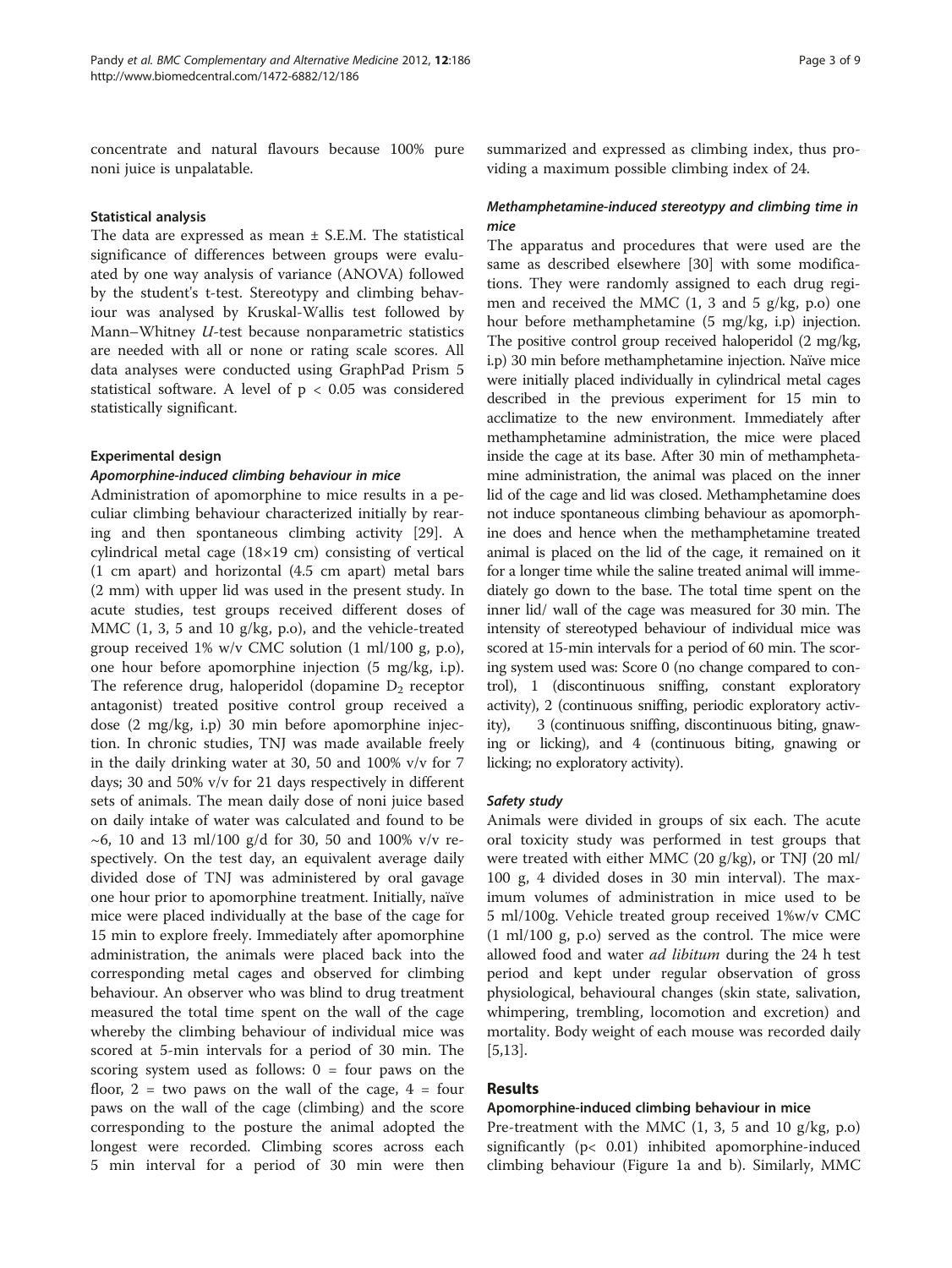<span id="page-3-0"></span>

(1, 3, 5 and 10 g/kg, p.o) significantly [ $F$  (5, 30) = 5.825;  $P \le 0.01$  reduced the total time spent on the wall of the cage in apomorphine-induced mice dose-dependently (Figure 1c). MMC (1- 10 g/kg, p.o) per se did not produce either climbing behaviour or ataxia in this experiment, when compared to the vehicle control group (data not shown).

The 7 days pre-treatment with TNJ in drinking water at 30, 50 and 100 %v/v significantly (p< 0.01) alleviated apomorphine-induced climbing behaviour

(Figure 2a and b). TNJ also significantly  $[F(4, 30) = 12.88;$  $P < 0.01$ ] declined the total time spent on the wall of the cage in apomorphine-induced mice dose-dependently (Figure 2c).

Pre-treatment with TNJ (30 and 50%v/v) for 21 days also significantly  $[F (3, 20) = 33.36; P < 0.01]$  reduced climbing behaviour and total time spent on the wall of the cage in apomorphine-induced mice (Figure [3a,b](#page-4-0) and c). Haloperidol (2 mg/kg, i.p) completely reversed the apomorphine-induced climbing behaviour and climbing time in mice (data not shown).



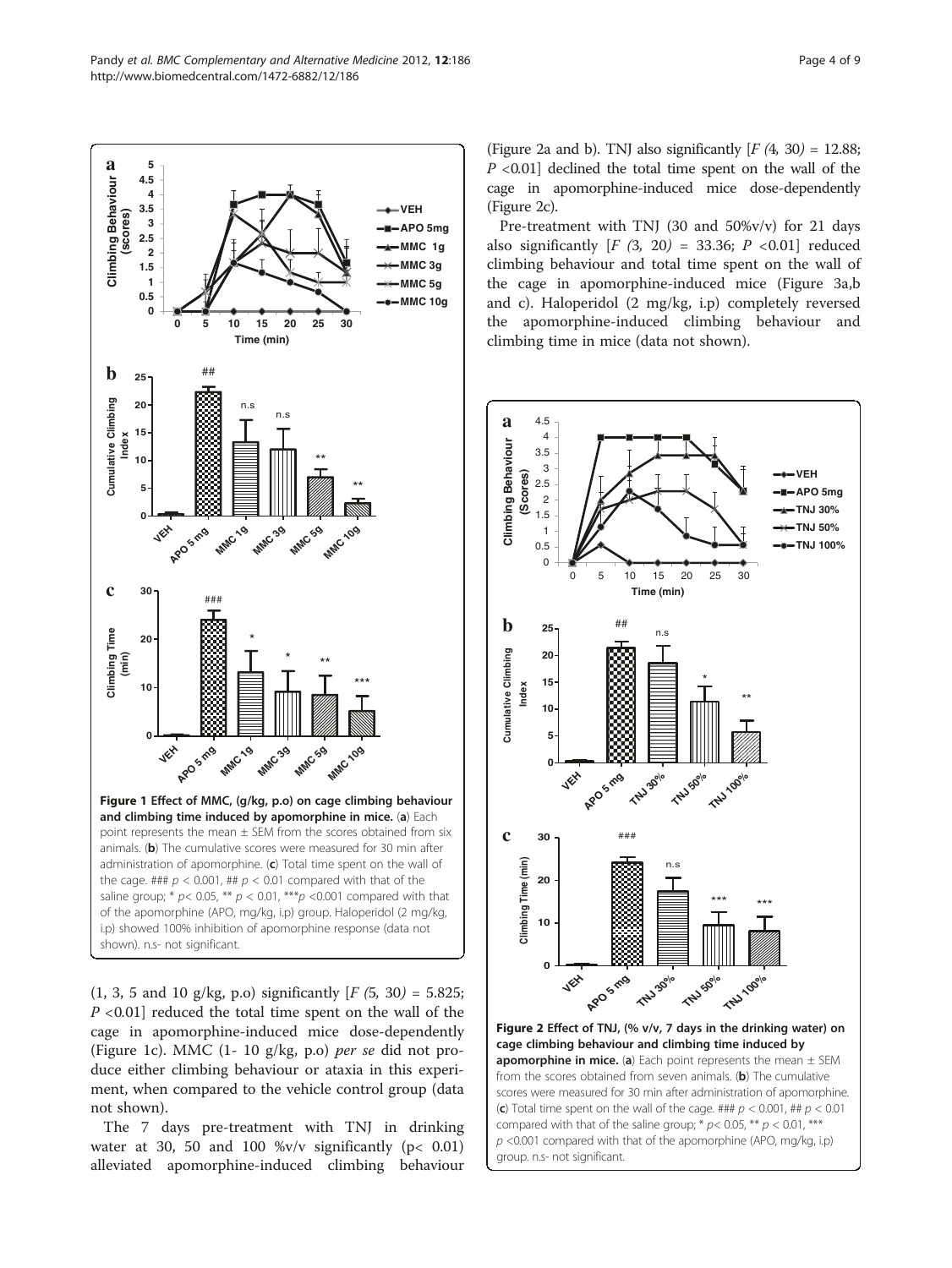<span id="page-4-0"></span>



Figure 3 Effect of TNJ, (% v/v, 21 days in the drinking water) on cage climbing behaviour and climbing time induced by apomorphine in mice. (a) Each point represents the mean  $\pm$  SEM from the scores obtained from six animals. (b) The cumulative scores were measured for 30 min after administration of apomorphine. (c) Total time spent on the wall of the cage. ###  $p < 0.001$ , ##  $p < 0.01$ compared with that of the saline group; \*  $p$  < 0.05, \*\*  $p$  < 0.01, \*\*\* $p$  <0.001 compared with that of the apomorphine (APO, mg/kg, i.p) group . n.s- not significant.

# Methamphetamine-induced stereotypy and climbing time in mice

Pre-treatment with MMC (1, 3, 5 g/kg, p.o) significantly (p<0.0001) inhibited methamphetamine-induced stereotypy behaviour in a dose-dependent manner (Figure 4a and b). It also significantly  $[F(4, 25) = 7.535; P < 0.01]$ attenuated methamphetamine-induced climbing time in mice (Figure 4c). Haloperidol (2 mg/kg, i.p) completely reversed the methamphetamine-induced stereotypy and climbing time in mice (data not shown).



# Safety study

The acute oral treatment with MMC at 20 g/kg and TNJ at 20 ml/100 g did not produce any mortality or changes in gross behaviour, as compared to vehicle treated group when observed for 14 days.

#### **Discussion**

The behavioural responses observed in animals after administration of the dopamine agonist, apomorphine are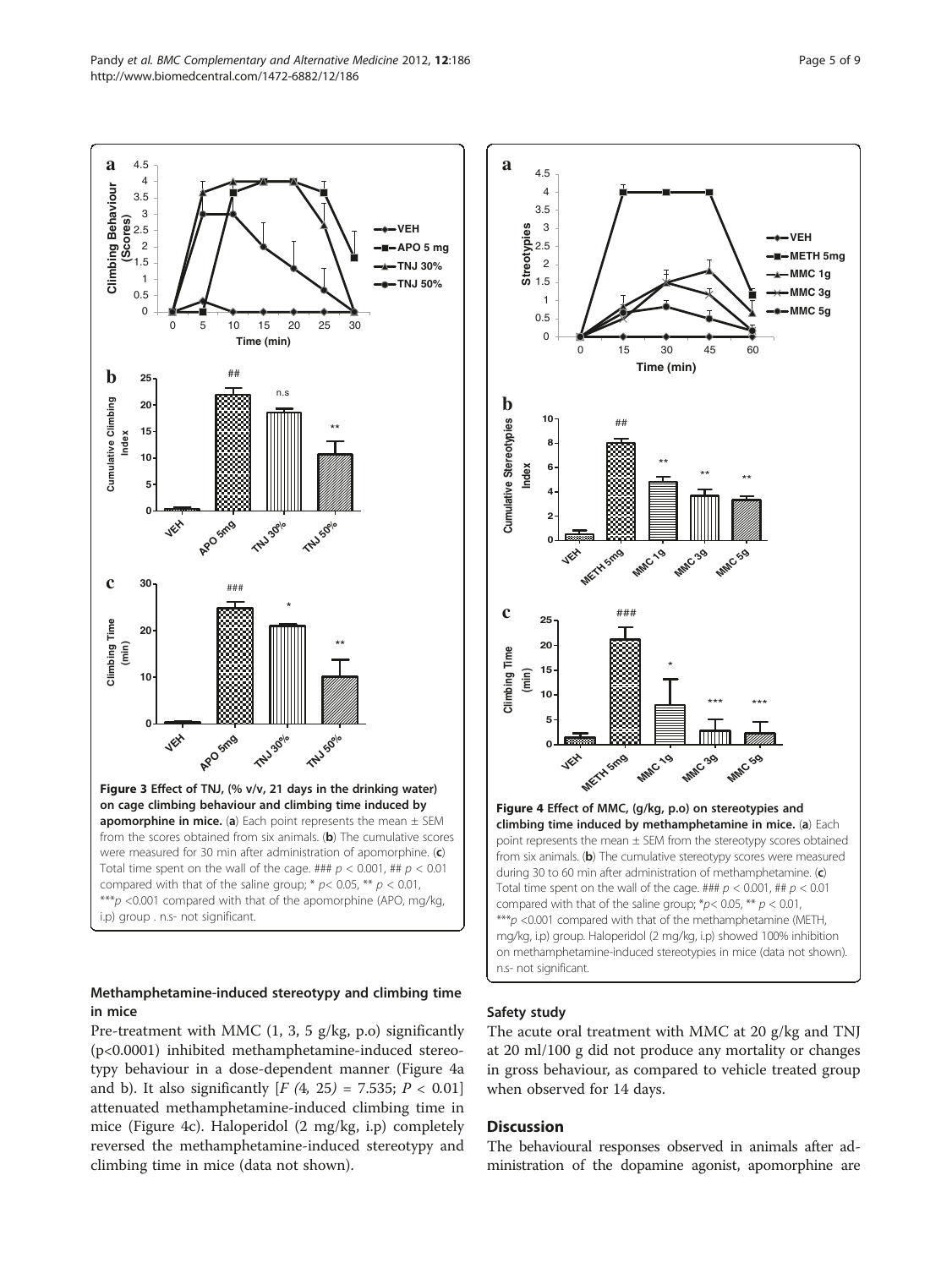attributed to activation of  $D_1$  and  $D_2$  receptors [\[31,32](#page-7-0)]. Mesolimbic and nigrostriatal dopaminergic pathways play key roles in the mediation of locomotor activity and stereotyped behaviour. Stereotyped behaviour is more closely associated with the caudate striatum area of the brain [\[31](#page-7-0)-[33](#page-7-0)]. Animal models used for screening antipsychotic drugs are based on the neurochemical hypothesis of schizophrenia, involving mainly the neurotransmitters dopamine and glutamate [\[34\]](#page-7-0). Antagonism of dopamine  $D_2$  receptors may be a common feature of most clinically effective antipsychotic drugs, especially those active against hallucinations and delusions [\[35](#page-7-0)]. The dopamine-based models usually employ apomorphine, a direct agonist, or amphetamine, a drug that increases the release of this neurotransmitter and blocks its re-uptake. In the present study, acute pre-treatment of MMC, (1-10 g/kg, p.o) in mice showed a significant dose-dependent decrease in climbing behaviour and climbing time induced by apomorphine. In addition, 7 and 21 days pre-treatment with TNJ (30, 50 and 100% v/v in daily drinking water) also significantly alleviated apomorphine-induced climbing behaviour and climbing time in mice. The reference drug, haloperidol (2 mg/kg, i.p) completely reversed the apomorphine-induced climbing behaviour and climbing time in mice. Margarita et al [\[24\]](#page-7-0) demonstrated neuroleptic activity of the juice of the ripe fruit of the noni in mice. Noni juice at different doses (5, 10 and 100 ml/kg, i.p) equivalent to dried juice powder doses (450, 900 and 1800 mg/kg, i.p) significantly reduced stereotypies induced by amphetamine (3 mg/kg, s.c) in a dose-dependent manner [\[24\]](#page-7-0). The present study results are consistent with these findings and revealed MMC and TNJ might have dopamine D1 and/or D2 receptors antagonistic phytoconstituents.

To further confirm these findings, another set of experiment was carried out by replacing apomorphine with methamphetamine. Methamphetamine is a member of the family of phenethylamine. Methamphetamine causes the norepinephrine, dopamine, and serotonin (5HT) transporters to reverse their direction of flow. This inversion leads to a release of these transmitters from the vesicles to the cytoplasm and from the cytoplasm to the synapse, causing increased stimulation of post-synaptic receptors. Methamphetamine also indirectly prevents the reuptake of these neurotransmitters, causing them to remain in the synaptic cleft for a prolonged period [\[36](#page-7-0)]. It would then produce an effect that is similar to the apomorphine-induced behaviour in mice which in this case is stereotypy. Stereotyped licking, biting, and other orofacial behaviours are known to involve nigrostriatal dopaminergic neurotransmission [[37](#page-7-0)] in distinct striatal sub regions [[38-40](#page-7-0)]. Importantly, it appears that control of sniffing and biting is mediated by different striatal sub regions [[38\]](#page-7-0). Overall, mesolimbic dopaminergic

mechanisms have been proposed to play a critical role in the expression of stereotypy after acute psychostimulant administration [[41\]](#page-7-0). Since some of the specific behaviours produced in these models closely resemble that of humans abusing amphetamines, animals that display stereotypy have been considered as an animal model for amphetamine psychosis and are considered to be particularly relevant to schizophrenia [[42\]](#page-7-0). However, because of the compulsive and the repetitive nature of the behaviour, amphetamine-induced stereotypy have also been considered as potential animal models of obsessive–compulsive disorder [[43\]](#page-7-0) and autism [\[44](#page-7-0)]. Methamphetamine-induced stereotypy persists for several hours in rodents, and this abnormal behaviour can be reversed by dopamine antagonists [[45\]](#page-7-0), but less so by other agents [\[46](#page-7-0)]. The acute pre-treatment of MMC (1, 3 and 5 g/kg, p.o) significantly decreased the methamphetamine-induced stereotypy and cage climbing time in a dose-dependent manner. These results further confirm the antidopaminergic effect of MMC of noni unripe fruits.

Analgesic properties for commercial noni juice in rats have been reported in the literature. The results showed that rats fed with 10% and 20% noni juice had greater pain tolerance (162% and 212%, respectively) compared with the placebo group [[3](#page-6-0)]. Noni root extract (1600 mg/kg) showed significant analgesic activity in mice through the writhing and hotplate tests, similar to the effect of morphine (75% and 81% protection using noni extract and morphine, respectively), and it was also proven to be nontoxic [[5](#page-6-0)[,47\]](#page-7-0). These studies suggested that the central pharmacological effects of noni can be observed at higher doses [\[24\]](#page-7-0). In the present study, the antidopaminergic effects of MMC and TNJ were observed only at higher doses.

Several oral toxicity studies in Sprague-Dawley rats, using the widely consumed commercial noni fruit juice, TNJ have been assessed [\[3](#page-6-0)[,48](#page-7-0)]. Acute and sub chronic (13 wks.) oral toxicity studies revealed no diverse effects from consuming doses equivalent to 80 ml/kg body weight/d [[48\]](#page-7-0). Pureed noni fruit from Tahiti was administered by oral gavage at a dose of 15 g/kg to Sprague-Dawley rats. All animals survived and showed no signs of toxicity or behavioural changes when observed for two weeks. Conversely, all animals appeared healthy and gained weight. Gross necropsies of all animals at the end of 2 weeks revealed no pathological effects. Consequently, the LD50 of noni fruit was found to be greater than 15 g/kg [\[49](#page-7-0)]. Compounds are considered nontoxic if the acute oral LD50 is greater than 5 g/kg, or if the acute intraperitoneal LD50 is greater than 2 g/kg. The LD50 of noni fruit juice and its crude extract are greater than the minimum criteria for nontoxic status [[48\]](#page-7-0). The present acute toxicity results are consistent with these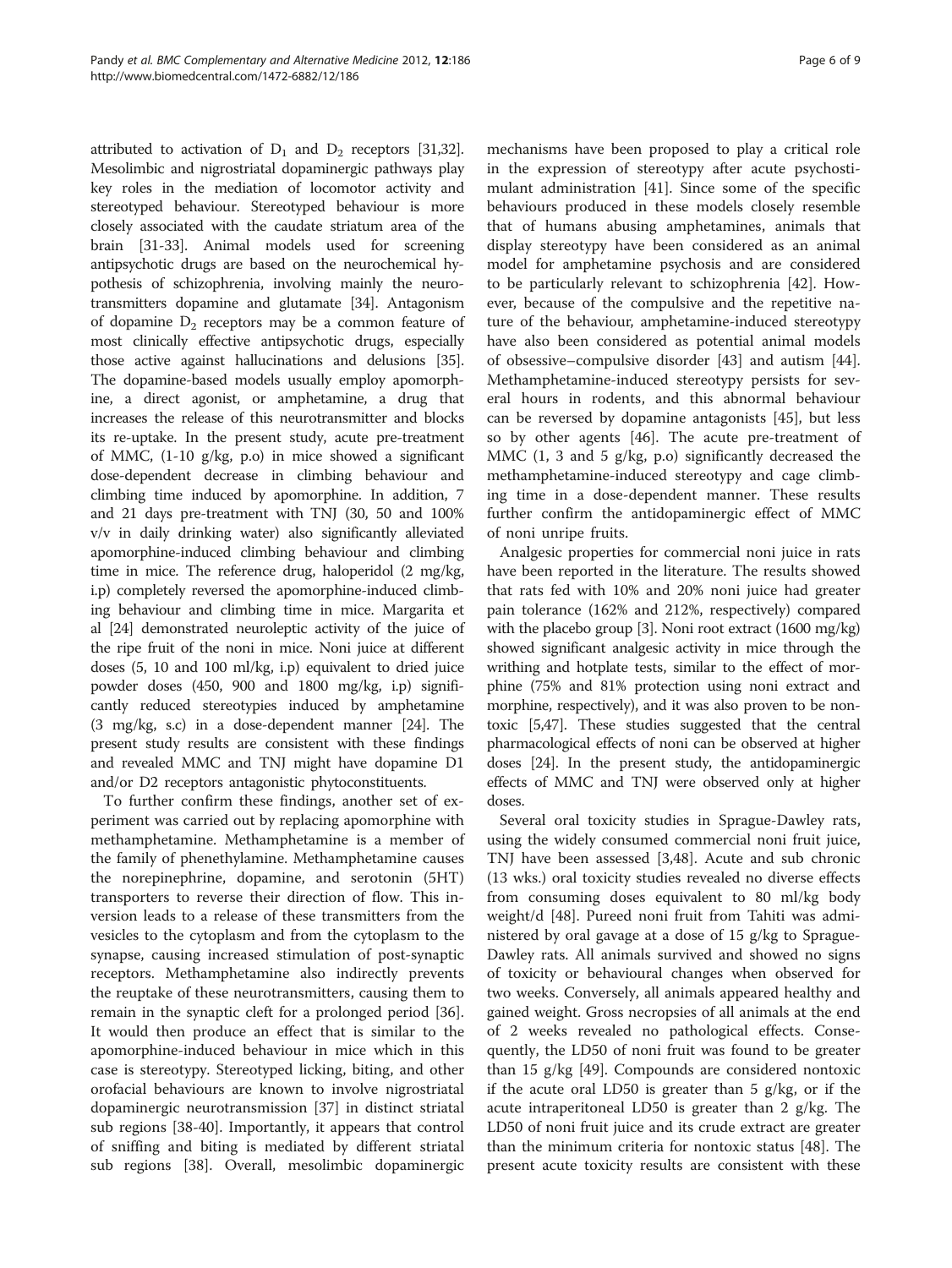<span id="page-6-0"></span>earlier reports. In the present study, acute oral treatment of TNJ at 200 ml/kg and MMC at 20 g/kg respectively did not show any toxic effects and behavioural changes when observed for 14 days.

It has been demonstrated that M. citrifolia possess antiemetic property in patients who are considered high risk for postoperative nausea and vomiting (PONV) after various types of surgery. The 600 mg dose of noni extract (equivalent to 20 g of dried noni fruit/ 8.712 mcg of scopoletin) was the minimum dose that effectively reduced the incidence of postoperative nausea in the early postoperative period [\[50](#page-7-0)]. However, this study could not reveal the possible mechanism of action of M. citrifolia for antiemetic action. Our study result suggests that the antiemetic activity of M. citrifolia might be mediated through dopaminergic pathways. It is well known that dopamine  $D_2$  receptors in the area postrema play an important role in the regulation of emetic responses in ferrets, dogs and humans [\[51,52\]](#page-8-0). From a clinical point of view, dopamine receptor antagonists such as phenothiazines, butyrophenones and benzamides, which have affinity for dopamine  $D_2$  and  $D_3$ receptors, are used as antiemetic agents [\[53](#page-8-0)]. The contributions of dopaminergic abnormalities to the pathophysiology of schizophrenia have been studied most intensively. The focus on dopaminergic abnormalities in schizophrenia was prompted by the complementary observations in humans that psychosis can be elicited by psychostimulant medications such as d-amphetamine, especially when they are abused, whereas the ability to inhibit competitively the binding of dopamine to the  $D_2$ type of dopamine receptor is a pharmacological property shared by all of the conventional antipsychotic medications [\[54](#page-8-0)]. The obtained antidopaminergic activity of M. citrifolia in the present studies could be utilized in the treatment of schizophrenia.

Conversely, it has been demonstrated that ethyl acetate fraction of crude methanol extract of Morinda citrifolia at a daily dose of 200 and 400 mg/kg when administered to rats for 15 days significantly increased the brain levels of serotonin, dopamine and noradrenaline, which could be attributed to the significant protection offered against MES induced seizures in rats [[22](#page-7-0)]. These opposing effects could be due to dose differences. This kind of biphasic response was extensively studied and reported in the literature [[55\]](#page-8-0). However, further neurochemical studies in the brain are necessary to confirm this hypothesis and such studies are indeed underway in our laboratory.

Phytochemical studies using high performance liquid chromatographic (HPLC) fingerprint profile of the MeOH extracts of noni fruit revealed three major peaks representing scopoletin, rutin and quercetin (retention times: 25.72, 28.57 and 32.70 min, respectively), together with several minor peaks. These are major bioactive

constituents of noni responsible for various pharmacological activities [[20](#page-7-0),[56](#page-8-0)]. The antipsychotic like-effect of MMC and TNJ observed in the present study might be attributed to the presence of these phytoconstituents. Investigation of antidopaminergic active phytoconstituents responsible for noni's antipsychotic effect by using bioassay-guided chromatographic fractionation is currently underway in our laboratory.

#### Conclusions

In conclusion, this study provides evidence that MMC dose-dependently attenuated the stereotyped behaviour induced by apomorphine and methamphetamine respectively in Swiss albino mice. In addition, the commercial noni juice TNJ when administered in drinking water for 7 and 21 days respectively also alleviated apomorphine-induced stereotypy in mice. These observed effects might be attributed to dopaminergic antagonistic and/or the reduction of dopamine availability in the brain. The antidopaminergic activity of noni fruits might be responsible for the traditional claim of effective treatment of nausea and vomiting. However, further studies are warranted to isolate and characterize these compounds for the effective utilization in the treatment of various kinds of emesis and psychiatric disorders.

#### Competing interests

The authors declare that they have no competing interests.

#### Authors' contributions

PV designed the study, participated in the experiments and drafted the manuscript. MN performed the experiments, acquired the data, and accomplished the data analysis. ZM participated in study design and critically revised the manuscript for important intellectual content. All authors read and approved the final manuscript.

#### Acknowledgement

This research project was supported by grants from the University of Malaya (Grant No. BK014 2011A) and HIR MOHE (E000025-20001). We are grateful to the management of the University of Malaya for providing financial assistance and necessary infrastructure to carry out this research. We also appreciate MBBS Phase II elective 2012 students of UM for the participation as blind observers in the behavioural studies.

#### Received: 8 August 2012 Accepted: 17 October 2012 Published: 19 October 2012

#### References

- 1. Ehmann T, Yager J, Hanson L: Early psychosis: a review of the treatment literature. Child Ment Health Policy Res Program 2004, 7:1–52.
- 2. Mathivanan N, Surendiran G, Srinivasan K, Sagadevan E, Malarvizhi K: Review on the current scenario of Noni research: taxonomy, distribution, chemistry, medicinal and therapeutic values of Morinda citrifolia. Int J Noni Res 2005, 1(1):1–16.
- 3. Wang MY, West BJ, Jensen CJ, Nowicki D, Su C, Palu A, Anderson G: Morinda citrifolia (Noni): a literature review and recent advances in Noni research. Acta Pharmacol Sin 2002, 23(12):1127–1141.
- 4. Smita N, Rajani S: Morinda Citrifolia: a review. J Pharm Res 2010, 3(8):1872–1874.
- 5. Younos C, Rolland A, Fleurentin J, Lanhers MC, Misslin R, Mortier F: Analgesic and behavioural effects of Morinda citrifolia. Planta Med 1990, 56:430–434.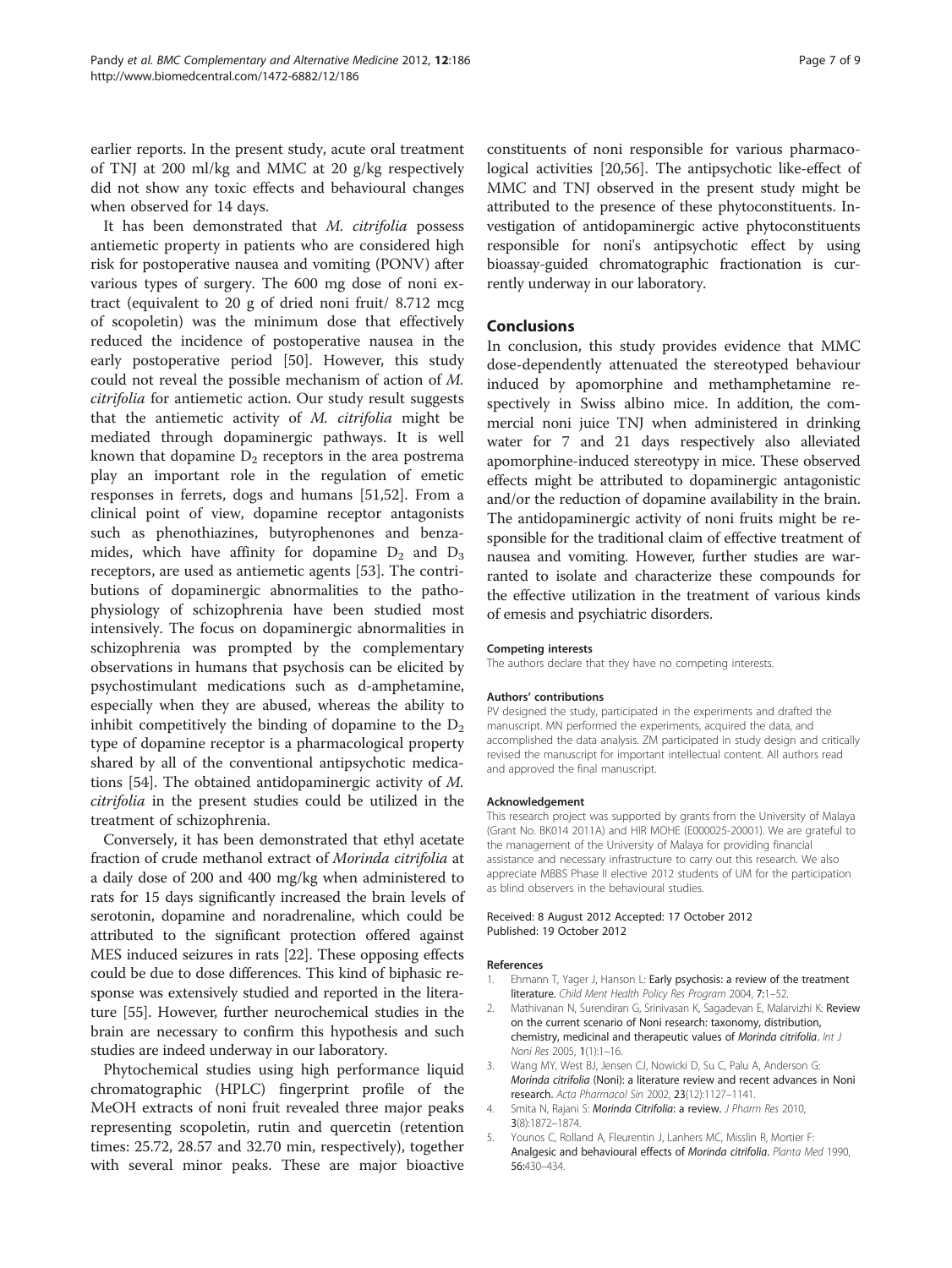- <span id="page-7-0"></span>6. Basar S, Uhlenhut K, Hogger P, Schone F, Westendorf J: Analgesic and antiinflammatory activity of Morinda citrifolia L. (Noni) fruit. Phytother Res 2010, 24:38–42.
- 7. Su BN, Pawlus AD, Jung HA, Keller WJ, McLaughlin JL, Kinghorn AD: Chemical constituents of the fruits of Morinda citrifolia (Noni) and their antioxidant activity. J Natural Products 2005, 68:592-595.
- 8. Chanda S, Dave R, Kaneria M: In vitro antioxidant property of some Indian medicinal plants. Res J Med Plant 2011, 5:169–179.
- Palu AK, Kim AH, West BJ, Deng S, Jensen J, White L: The effects of Morinda citrifolia L (noni) on the immune system: its molecular mechanisms of action. J Ethnopharmacol 2008, 115:502-506.
- 10. Hirazumi A, Furusawa E: An immunomodulatory polysaccharide-rich substance from the fruit juice of Morinda citrifolia (noni) with antitumor activity. Phytother Res 1999, 13:380–387.
- 11. Wang MY, Anderson G, Nowicki D, Jensen J: Hepatic protection by noni fruit juice against CCl (4)-induced chronic liver damage in female SD rats. Plant Foods Hum Nutr 2008, 63:141–145.
- 12. Runnie I, Salleh MN, Mohamed S, Head RJ, Abeywardena MY: Vasorelaxation induced by common edible tropical plant extracts in isolated rat aorta and mesenteric vascular bed. J Ethnopharmacol 2004, 92:311–316.
- 13. Gilani AH, Mandukhail SR, Iqbal J, Yasinzai M, Aziz N, Khan A, Rehman N: Antispasmodic and vasodilator activities of Morinda citrifolia root extract are mediated through blockade of voltage dependent calcium channels. BMC Compl Altern Med 2010, 10:2.
- 14. Salleh MN, Runnie I, Roach PD, Mohamed S, Abeywardena MY: Inhibition of low-density lipoprotein oxidation and up-regulation of low-density lipoprotein receptor in HepG2 cells by tropical plant extracts. J Agric Food Chem 2002, 50:3693–3697.
- 15. Banerjee S, Johnson AD, Csiszar K, Wansley DL, McGeady P: An extract of Morinda citrifolia interferes with the serum-induced formation of filamentous structures in Candida albicans and inhibits germination of Aspergillus nidulans. Am J Chin Med 2006, 34:503–509.
- 16. Chearskul S, Kooptiwut S, Chatchawalvanit S, Onreabroi S, Churintrapun M, Saralamp P, Soonthornchareonnon N: Morinda citrifolia has very weak estrogenic activity in vivo. Thai J Physiol Sci 2004, 17:22-29.
- 17. Palu A, Su C, Zhou BN, West B, Jensen J: Wound healing effects of noni (Morinda citrifolia L.) leaves: a mechanism involving its PDGF/A2A receptor ligand binding and promotion of wound closure. Phytother Res 2010, 24(10):1437–1441.
- 18. Hamid M, Bohari SPM, Bastami MS, Ali AM, Mustapha NM, Shari K: Evaluation of the insulinotrophic activity of Malaysian traditional plants extract. J Biol Sci 2008, 8:201–204.
- 19. Shirwaikar A, Kamariya Y, Patel B, Nanda S, Parmar V, Khan S: Methanol extract of the fruits of Morinda citrifolia Linn. restores bone loss in ovariectomized rats. Int J Pharmacol 2011, 7:446–454.
- 20. Deng S, West BJ, Palu AK, Zhou BN, Jensen CJ: Noni as an anxiolytic and sedative: a mechanism involving its gamma-aminobutyric acidergic effects. Phytomed 2007, 14:517–522.
- 21. Muralidharan P, Kumar VR, Balamurugan G: Protective effect of Morinda citrifolia fruits on beta-amyloid (25–35) induced cognitive dysfunction in mice: an experimental and biochemical study. Phytother Res 2010, 24:252–258.
- 22. Muralidharan P, Srikanth J: Anti-Epileptic activity of Morinda citrifolia Linn fruit extract. E- J Chem 2010, 7(2):612–616.
- 23. Muto J, Hosung L, Uwaya K, Isami F, Ohno M, Mikami T: Morinda citrifolia fruit reduces stress-induced impairment of cognitive function accompanied by vasculature improvement in mice. Physiol Behav 2010, 101(2):211–217.
- 24. Margarita BU, Sanchez N, Perez-Saad H, Gloria L, Isidoro S: Perfil neurofarmacológico del zumo de Morinda citrifolia. Bol Latinoam Caribe Plant Med Aromat 2011, 10(2):159–166.
- 25. Nima S, Kasiwong S, Ridtitid W, Thaenmanee N, Mahattanadul S: Gastrokinetic activity of Morinda citrifolia aqueous fruit extract and its possible mechanism of action in human and rat models. J Ethnopharmacol 2012, 142:354–361.
- 26. Ekpalakorn W, Supjaroen S, Keawkomol P, Chompuwiset K, Limangkoon P, Boonchui W: A clinical study of Morinda citrifolia Linn. In the treatment of nausea and vomiting. In Office of the Primary Health Care, Ministry of Public Health. Research Reports on Medicinal Plants, Medicinal Plants and Primary Health Care Project. Bangkok: Veteran Administration Printing; 1987:40–41.
- 27. Chuthaputti A, Pattaloong PN, Permpipat U, Techadamrongsin Y: Study on antiemetic activity of Morinda citrifolia fruits. Thai J Pharm Sci 1996, 20:195–202.
- 28. Howard-Jones NA: A CIOMS ethical code for animal experimentation. WHO Chron 1985, 39:51–56.
- 29. Costall B, Naylor RJ, Nohria V: Climbing behaviour induced by apomorphine in mice: a potential model for the detection of neuroleptic activity. Eur J Pharmacol 1978, 50:39-50.
- 30. Protais P, Costentin J, Schwartz JC: Climbing behaviour induced by apomorphine in mice: a simple test for the study of dopamine receptors in striatum. Psychopharmacol 1976, 50:1–6.
- 31. Seeman P: Brain dopamine receptor. Pharmacol Rev 1980, 32:229–313.
- 32. Stoff JC, Kebabian JW: Two dopamine receptor: biochemistry physiology and pharmacology. Life Sci 1984, 35:2281–2296.
- 33. Kelly PH, Seviour PW, Iversen SD: Amphetamine and apomorphine response in the rat following 6-OHDA lesions of the nucleus accumbens septi and corpus striatum. Brain Res 1975, 94(3):507-522.
- 34. Lipska BK, Weinberger DR: To model a psychiatric disorder in animals: schizophrenia as a reality test. Neuropsychopharmacol 2000, 23:223–239.
- 35. Gardner DM, Baldessarini RJ, Waraich P: Modern antipsychotic drugs: a critical overview. Can Med Assoc J 2005, 172:1703–1711.
- 36. Rothman RB, Baumann MH, Der-sch CM, Romero DV, Rice KC, Carroll FI, Partilla JS: Amphetamine-type central nervous system stimulants release norepinephrine more potently than they release dopamine and serotonin. Synapse 2001, 39:32–41.
- 37. Iversen SD: Neural substrates mediating amphetamine response. In Cocaine and other stimulants. Edited by Ellinwood EH, Kilbey MM. New York: Plenum; 1977:31–45.
- 38. Costall B, Marsden CD, Naylor RJ, Pycock CJ: Stereotyped behaviour patterns and hyperactivity induced by amphetamine and apomorphine after discrete 6-hydroxydopamine lesions of extrapyramidal and mesolimbic nuclei. Brain Res 1977, 123:89–111.
- 39. Kelley AE, Lang CG, Gauthier AM: Induction of oral stereotypy following amphetamine microinjection into a discrete sub region of the striatum. Psychopharmacol 1988, 95:556–559.
- 40. Delfs JM, Kelley AE: The role of D1 and D2 dopamine receptors in oral stereotypy induced by dopaminergic stimulation of the ventrolateral striatum. Neurosci 1990, 39:59–67.
- 41. Budygin EA: Dopamine uptake inhibition is positively correlated with cocaine-induced stereotyped behavior. Neurosci Lett 2007, 429:55–58.
- 42. Segal DS, Kuczenski R: An escalating dose "binge" model of amphetamine psychosis: behavioral and neurochemical characteristics. J Neurosci 1997, 17:2551–2566.
- 43. Woods-Kettelberger A, Kongsamut S, Smith CP, Winslow JT, Corbett R: Animal models with potential applications for screening compounds for the treatment of obsessive–compulsive disorder. Expert Opin Invest Drugs 1997, 6:1369–1381.
- 44. Moy SS, Nadler JJ, Poe MD, Nonneman RJ, Young NB, Koller BH, Crawley JN, Duncan GE, Bodfish JM: Development of a mouse test for repetitive, restricted behaviors: relevance to autism. Behav Brain Res 2008, 188:178–194.
- 45. Okuyama S, Kawashima N, Chaki S, Yoshikawa R, Funakoshi T, Ogawa SI, Suzuki Y, Ikeda Y, Kumagai T, Nakazato A, Nagamine M, Tomisawa K: A selective dopamine D<sub>4</sub> receptor antagonist, NRA0160: a preclinical neuropharmacological profile. Life Sci 1999, 65:2109–2125.
- 46. Kitanaka J, Kitanaka N, Tatsuta T, Morita Y, Takemura M: Blockade of brain histamine metabolism alters methamphetamine-induced expression pattern of stereotypy in mice via histamine  $H_1$  receptors. Neurosci 2007, 147:765–777.
- 47. Kumar M, Shek A, Akbar Z: A review on analgesic: from natural sources. Int J Pharm Biol Arch 2010, 1:95–100.
- 48. West BJ, Jensen CJ, Westendorf J, White LD: A safety review of noni fruit juice. J Food Sci 2006, 71:R100–R106.
- 49. Product Safety Labs: Guinea pig antigenicity study. Tahitian Noni puree, Tahitian Noni juice, and Tahitian Noni concentrate. East Brunswick, NJ: Eurofins Scientific; 2000.
- 50. Sunisa P, Arunporn I: Morinda Citrifolia Linn. for Prevention of Postoperative Nausea and Vomiting. J Med Assoc Thai 2010, 93(Suppl. 7):S204–S209.